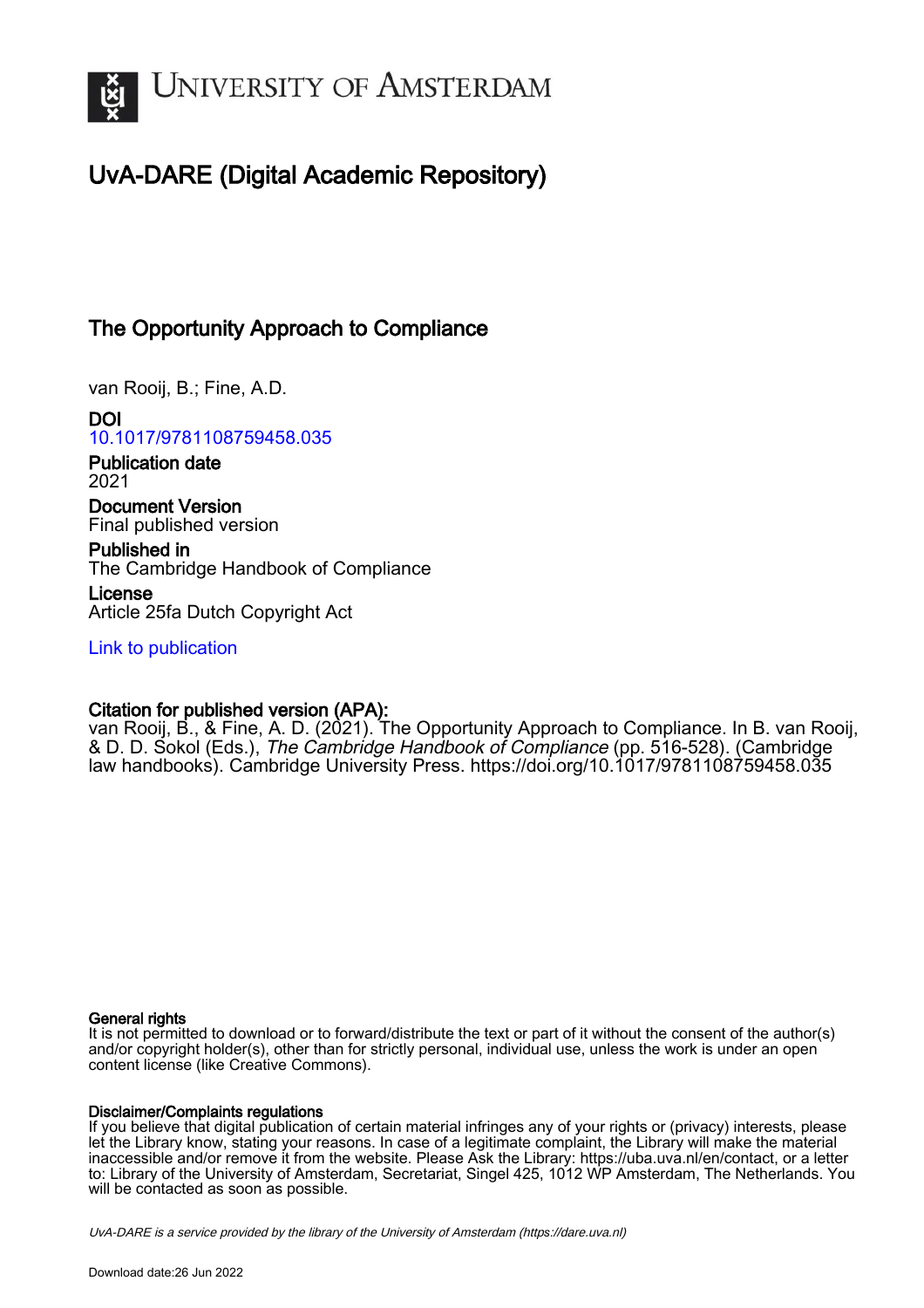## The Opportunity Approach to Compliance

Benjamin van Rooij and Adam D. Fine\*

Abstract: The opportunity approach to compliance focuses on understanding how rule-breaking behaviour takes place and then tries to reduce the factors that enable rule breaking. This chapter reviews two core criminological theories within the opportunity approach: routine activity theory and situational crime prevention. The chapter assesses empirical evidence as to whether policies based on these theories can reduce rule-violating behaviour. Moreover, it discusses the extent to which the opportunity approach can result in displacement and adaptation effects. And, finally, it explores potential downsides to the opportunity approach such as victim blaming and reductions in autonomy and freedom of choice.

### 35.1 introduction

In 2006, British authorities averted a massive terrorist plot aimed at exploding ten passenger airliners. The London-based plotters had developed a new approach to blowing up planes that involved smuggling liquid explosives hidden in soft-drink bottles. In the aftermath of what became known as the 'liquid bomb plot', airport security rules changed and began preventing passengers from bringing large amounts of liquids aboard planes. The new rules seek to prevent terrorism by disabling the behaviour in the first place.<sup>1</sup>

Changing the airport security rules in the wake of the liquid bomb plot demonstrates a very different approach to compliance and to using legal rules to deal with harmful, rule-violating behaviour. Rather than use incentives to try to sway people's motivation and make them act better, we can make it harder – or even impossible – to misbehave in the first place. We call this the 'opportunity approach' to compliance, as it seeks to enhance compliance by reducing the opportunities for non-compliant conduct.

This chapter discusses such approaches as they have developed in criminology. It focuses in particular on routine activity theory and on situational crime prevention. Although not discussed here, similar ideas have also developed in behavioural ethics, finding that situational conditions shape people's ethicality and ethical behaviour (Feldman 2018; Feldman and Kaplan 2018). For the purpose of this handbook, the current chapter gives an overview of

This research was made possible through a generous grant from the European Research Council (ERC-2018-CoG - HomoJuridicus - 817680 ).<br>\* This chapter is based on a chapter in a forthcoming popular science book about law and behaviour. The chapter

draws directly on key analysis and writing about the relevant literature discussed there but has altered the text to fit the handbook format.<br>
1 See [www.nytimes.com/](http://www.nytimes.com/2006/08/28/world/europe/28plot.html)2006/08/28/world/europe/28plot.html and [www.independent.co.uk/travel/news-and-](http://www.independent.co.uk/travel/news-and-advice/liquids-ban-on-flights-10th-anniversary-do-we-still-need-it-a7181216.html)

advice/liquids-ban-on-flights-10[th-anniversary-do-we-still-need-it-a](http://www.independent.co.uk/travel/news-and-advice/liquids-ban-on-flights-10th-anniversary-do-we-still-need-it-a7181216.html)7181216.html and [http://news.bbc.co.uk/](http://news.bbc.co.uk/2/hi/uk%5Fnews/8242479.stm)2/hi/ [uk\\_news/](http://news.bbc.co.uk/2/hi/uk%5Fnews/8242479.stm)8242479.stm.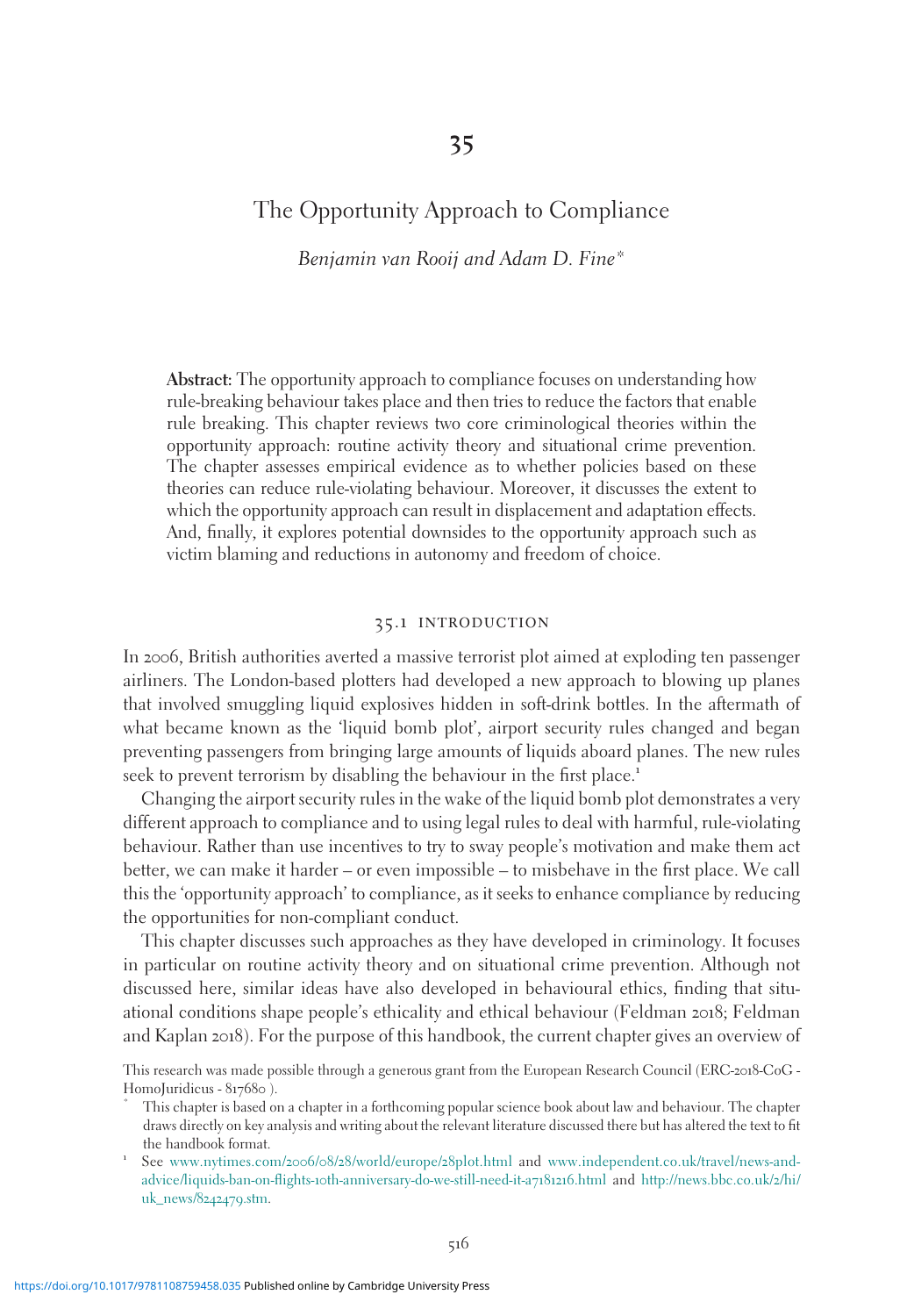the leading ideas in both these theories, presents some of the key insights and studies, covers some of the empirical evidence about their effectiveness and ends by examining some of the potential downsides of an opportunity approach to compliance.

#### 35.2 routine activities, lifestyles, victimization and crime

In the 1960s, the American economy was booming and people's lives improved. There was more employment, more people graduated from high school, there were higher wages, and standards of living improved. Typically, when these things happen, people tend to think that crime rates will decrease. In fact, the state of empirical evidence about this is not clear-cut (Zimring 2006; Benson and Zimmerman 2010; Rocque, Saunoris and Marshall 2019; but see Kelly 2000 on the strong relationship between inequality and crime). In fact, during this period, as the economic circumstances improved, crime rates went up. For instance, between 1960 and 1975, burglary rose by 200 percent.

Two criminologists, Lawrence Cohen and Marcus Felson (1979), utilized two sources of data to examine how these two trends coincided. First, they examined crime statistics, including victimization data (age, gender, occupation, marital status), crime locations (home or elsewhere) and victim–offender relations (close or strangers). Second, they analyzed how people's lives and their everyday practices changed in this period. Their analysis covered a range of data, including women's employment and education statistics, vacation period data and consumer data (including the value and weight of products). By combining these sets of data, they unearthed patterns that linked the crime data to the data about people's everyday practices that could help explain why crime rose as the economy boomed.

Cohen and Felson (1979:598) found that in the period they studied, more women went to school and work. At the same time, the number of single households increased by 34 per cent. People also received and took more holidays (with a rise of 81 per cent between 1967 and 1972 alone). The result was that more American houses were empty, especially during the morning.

Moreover, the actual goods themselves in the houses had also fundamentally changed. Consumer electronics became smaller and lighter. The lightest TV in 1960 weighed 38 pounds, yet by 1970, this had reduced by more than 50 per cent to only 15 pounds (Cohen and Felson 1979:599). The result of the weight loss was that houses had products that had more value per pound. In 1975, for instance, a car tape player was worth \$30 per pound, and a record player cartridge was valued at \$5,000 per pound (Cohen and Felson 1979:596). And with the growth of the economy, Americans bought more of these lightweight and valuable products.

Cohen and Felson's conclusion was that these two trends explained the increase in theft. As women went out to work and study, and Americans took more holiday time, more houses were left unattended and unprotected. And with the drop in the weight of consumer electronics and the increased expendable income that people had to buy such goods, these unguarded homes had more valuable goods that had become easier to carry (Cohen and Felson 1979:596).

Cohen and Felson analysed these trends beyond theft and burglary to also explain crime trends more generally. They used a large-scale data set with crime rates (for homicide, rape, aggravated assault, robbery and burglary). They used statistical analysis to test whether the types of crime were related to what they theoretically considered to be daily activities deemed to cause a risk of victimization. They found a robust relationship between crime rates and daily activities, with certain daily activities leading to higher crime rates.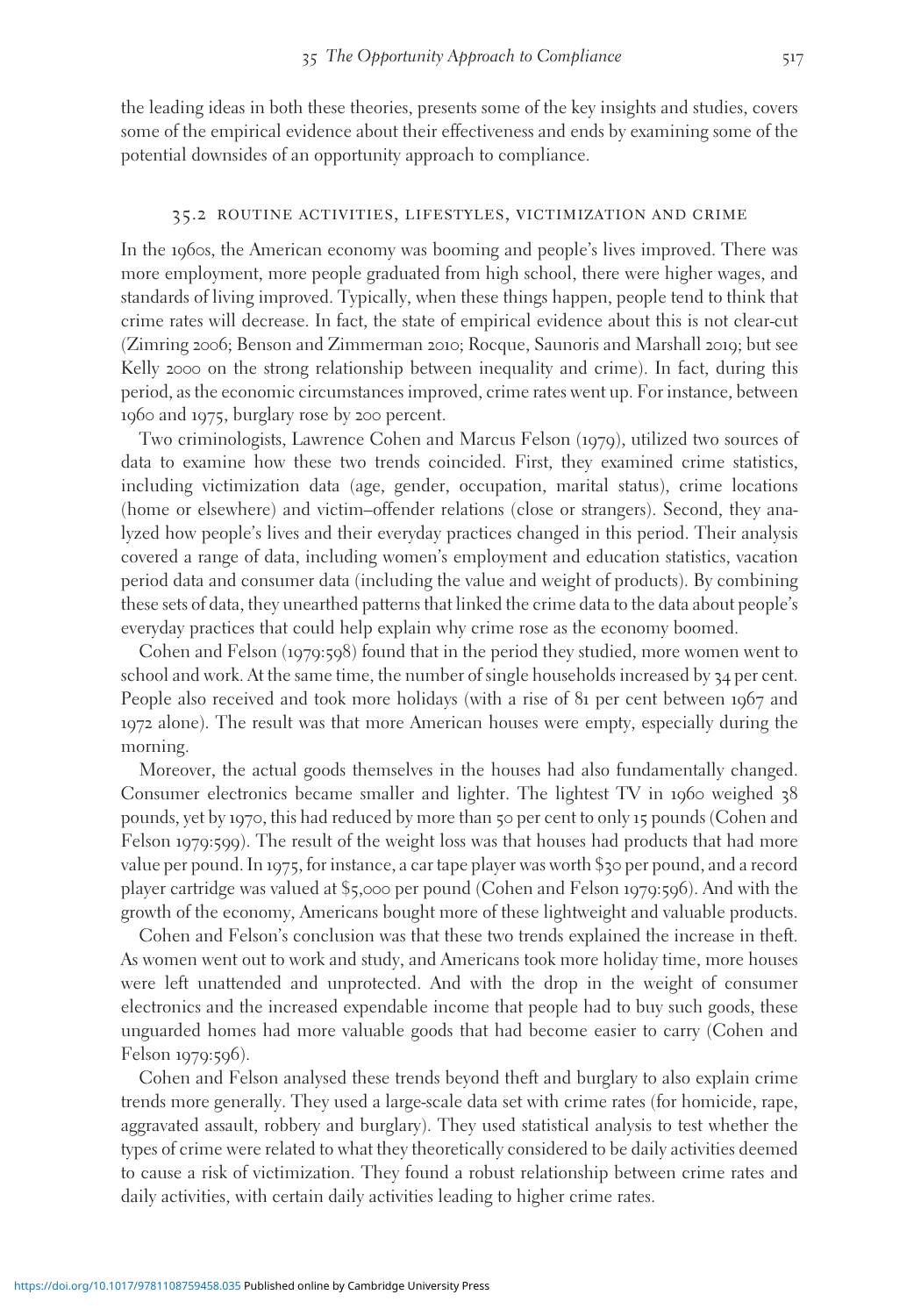On the basis of this research, Cohen and Felson developed what they called 'routine activity theory'. This theory holds that people's daily activities – where they live, with whom they live, what they buy, whether they work, whether they take holidays – affect crime. And not just property crime but also violent crime, including rape and murder (Cohen and Felson 1979).

#### 35.2.1 The Core Theory and Its Expansion

Cohen and Felson (1979) came to see three core elements that played a role in how routine activities led to crime. First, there has to be a motivated offender, someone willing to commit the criminal activity. Second, there has to be a valuable target that attracts the offender. Examples include lightweight valuable goods such as smaller-sized radios and new colour TVs, and the tiny but extremely expensive diamond turntable needles. Finally, there should be no capable guardian present. For burglaries in the 1960s, that would be homeowners who were away more often and also just lived alone more often, which left their valuables in their houses unguarded.

These three core elements are brought together by a fourth aspect that gave rise to the theory's name, the routine activities that influence the encounters between the offenders and the targets (Groff 2007). When routine activities change, as they did, for instance, when women went to work, the interactions between targets and offenders can change and affect crime rates. And as such, as Groff (2007:99) has summarized, 'if the frequency with which these elements converge in space and time increases, crime will also increase, even if the supply of offenders or targets remains constant within a city'. Scholars have further expanded Cohen and Felson's original ideas and also started to include people's lifestyle choices (for instance whether they use alcohol or drugs), incorporating the so-called 'lifestyle exposure theory' (Hindelang, Gottfredson and Garofalo 1978), as additional crime victimization risk factors (McNeeley 2015).

An important line of research has looked not just at the routine activities of the victim but also at those of the offender. Osgood et al. (1996) make a vital contribution here in showing that individuals who spend more time performing unstructured activities with peers and in the absence of authority figures are more likely to engage in illegal and deviant behaviour. Here they find that such unstructured routine activities give them more time for deviant behaviour (Osgood et al. 1996).

Another line of research springing from the original theory has looked at how routine activities can explain the geographical distribution of crime. An influential study published in 1989 by Sherman, Gartin and Buerger developed a database of crime locations based on the spatial distribution of calls made to the police, analysing 323,979 calls made from all 115,000 addresses and intersections in Minneapolis over a period of one year. It finds a clear non-random distribution of crimes at a very small number of places, so-called 'hot spots'. The results, the authors argue, support the basic premise of routine activity theory that suitable targets, motivated offenders and available guardians play a major role in crime patterns. However, its core conclusion is that we must not merely focus on these actors but also on the places where they converge and thus on the criminogenic nature of places, which may stimulate crime through their capacity to generate or host crime (Sherman, Gartin and Buerger 1989). We shall look in more depth at this when discussing situational crime prevention in the next section.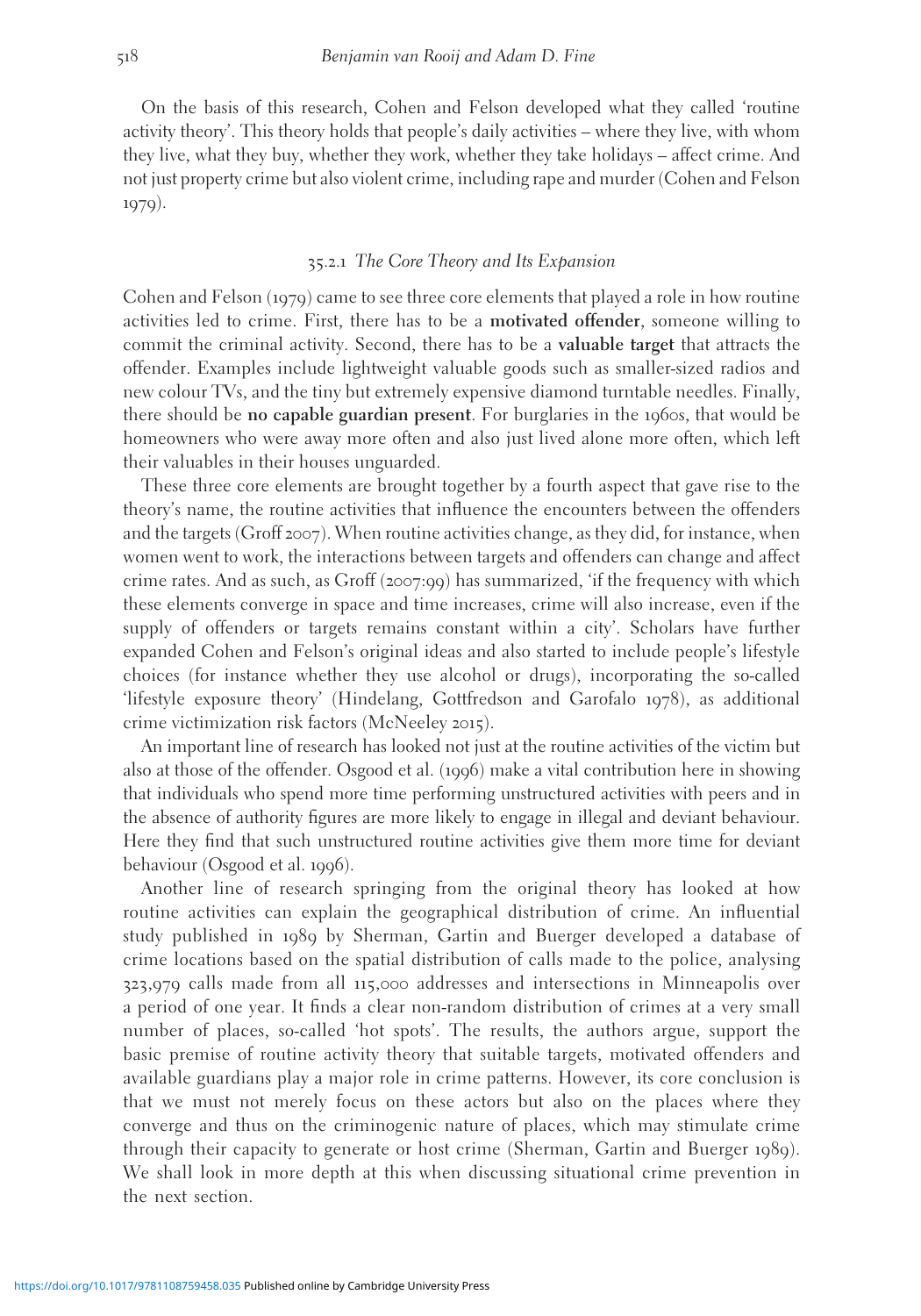#### 35.2.2 Applications of the Theory across Forms of Deviance

Routine activity theory has become a key field in criminology. The theory has been found to explain a range of illegal behaviours. Several studies, for instance, have looked at how routine activities can predict sexual crimes. An earlier paper by Joanne Belknap (1987) used data from the US National Crime Survey to obtain data about rape and attempted rape. She identified 762 cases of women and girls who had reported having been victims of rape or attempted rape in the ten-year period the study covered and compared them with a random sample of 2,532 women and girls who had not reported the same crimes in the same survey. To test the predictive value of routine activity theory, the study drew on a number of variables also reported in the same survey, including the time of day, the season and the place where the attack occurred, race, age, marital status, lifestyle activities and family income. The study found that most of the variables associated with routine activity theory, such as the time of day and the season of the attack, were indeed of influence in the rape and attempted rape cases. The study found that marital status, age and family income were the strongest predictors of victimization of sexual violence (Belknap 1987).

A different line of study has shown that routine activity theory applies not just to people's activities in the physical world but also to online activities and cybercrime (e.g. Holt and Bossler 2008; Bossler and Holt 2009; Pratt, Holtfreter and Reisig 2010). One study has looked at how routine activity theory can predict online fraud. Using survey data from a sample of adults in Florida ( $n = 922$ ), the study sought to understand how their routine online activities (such as the amount of time they spent online and online shopping) as well as several demographics were related to online fraud victimization (Pratt, Holtfreter and Reisig 2010). The study found that when controlling for key demographics (including age, education, race, marital status, retirement and home ownership), the core predictors for online fraud victimization were hours spent online and online purchases, with more online activities and shopping leading to people experiencing more fraud (Pratt, Holtfreter and Reisig 2010:282) Another study has looked at the risk of becoming a victim of cyberbullying (Mesch 2009). This study, using survey data from a representative US youth population  $(n = 935)$ , looked at how both adolescent online activities and their parents' role in mediating their activities affect the risk of becoming a victim of cyberbullying. The study found that the risk of victimization was higher for young people who were active on social networking platforms and who participated in chat rooms. However, they did not find a higher risk for children who played more online video games. The study found further that parents have only a limited influence here and that most attempts to mediate behaviour do not protect against cyberbullying. Only parents who restricted the websites their children visited were found to decrease cyberbullying victimization (Mesch 2009:391).

Where most studies of routine activity theory use either data sets of lifestyle patterns and crime rates or victimization surveys, some criminologists have sought to further explore the theory through using computer-aided simulated modelling techniques. One study by Elizabeth Groff (2007), for instance, used such an approach to look at whether the rate of street robbery is related to the amount of time people spend away from home. Her study sought to understand whether the theory that predicts that more time away from home will increase street robbery also holds true in different types of setting and of temporal and spatial pattern where people's activities take place. She tried to assess whether there are differences among people whose activities outside of their home are completely random in terms of time and space, whether they are guided according to a time schedule but geographically random,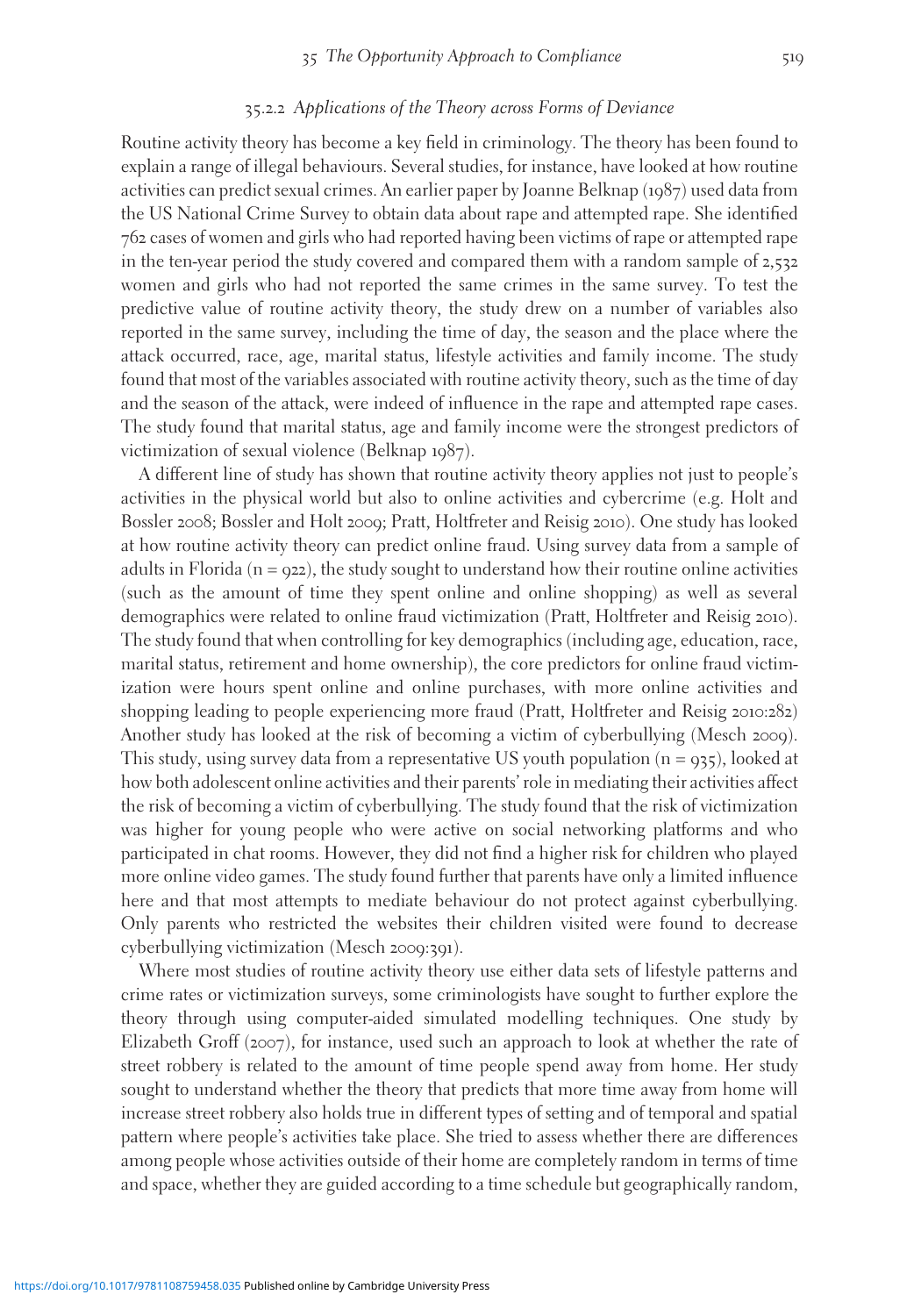or whether they perform activities at set times and in set spaces. Using a software package called Agent Analyst and ArcGIS, Groff sought to test her hypothesis in simulated models, applying them to the land use and street network of Seattle, Washington. She ran five experiments in these models that each changed the routine activities of potential targets when away from home, while also changing the spatial and temporal constraints of people's activities outside of their homes. The study found a significant increase in the risk of robbery for people in more constrained temporal and spatial patterns. In simpler terms, the more routine the outside activities were, the more chance that targets might meet offenders and get robbed. However, when people's outside activities did not follow clear spatial patterns and when they moved randomly, routine activity theory did not predict a risk of robbery (Groff 2007). This study shows how work in routine activity theory has developed to consider highly particular patterns at play while also employing computer-simulated modelling.

Routine activity theory has also been applied to white-collar crime and forms of organizational misconduct. This is especially important for the present handbook as it shows that this line of thinking is not restricted to ordinary crime or individual behaviour and may be a key form of analysis for major corporate compliance issues. One study, for instance, explored how routine activities could play a role in medical fraud (Benson, Madensen and Eck 2009). Using insights from Cohen and Felson's (1979) original study, the paper focuses on what in a whitecollar crime setting would constitute a common place where targets and committed offenders could meet. The study uses the case of hospitals overcharging patients' insurance companies for medical services, a common form of medical fraud. Here the hospital is the committed offender, the insurance company the victim and the system for submitting insurance claims is the common place where the two meet. What enhances the risk of fraud here is not so much the meeting of offender and target, as they are bound to meet at the source of any claim made; rather, it is the level of guardianship that exists in the claims process. The key form of guardianship here, the article argues, could exist through a claims reviewer at the insurance company, a whistle-blower protection system at the hospital, or an accreditation commission that oversees the hospital's claims process and conducts audits (Benson, Madensen and Eck 2009). Although the paper does not systematically study these issues, it shows the relevance of routine activity theory in analyzing fraud.

And as a last application of routine activity theory, again with a focus on corporate misconduct, a recent study by (Gibbs, Cassidy and Rivers III (2013) used the theory to analyze fraud within the European Emissions Trading System, the world's largest market for trading carbon emissions. It analysed the system for fraud opportunities looking at whether it allows for a convergence of offenders and targets without capable guardianship. They analysed the structure of the carbon market and how trading in it occurs. They also looked at how the market is regulated and how monitoring and enforcement against fraudulent practices have been set up. Through this analysis they mapped the opportunities in this system for entities that want to engage in fraudulent trade, showing where there are attractive targets and whether these are sufficiently guarded. In addition, they analysed cases of fraudulent practice in these markets to see whether such opportunities were at play in reality. Their conclusion was that routine activity theory could be applied here and that it can also account for rule breaking in legitimate business environments (Gibbs, Cassidy and Rivers III 2013). This last study is thus a major example of how routine activities can also play a role in corporate compliance problems and also of how they can be applied through combining legal analysis, interviews and case studies of fraudulent practices to uncover major weaknesses in existing economic and regulatory systems that enable fraud.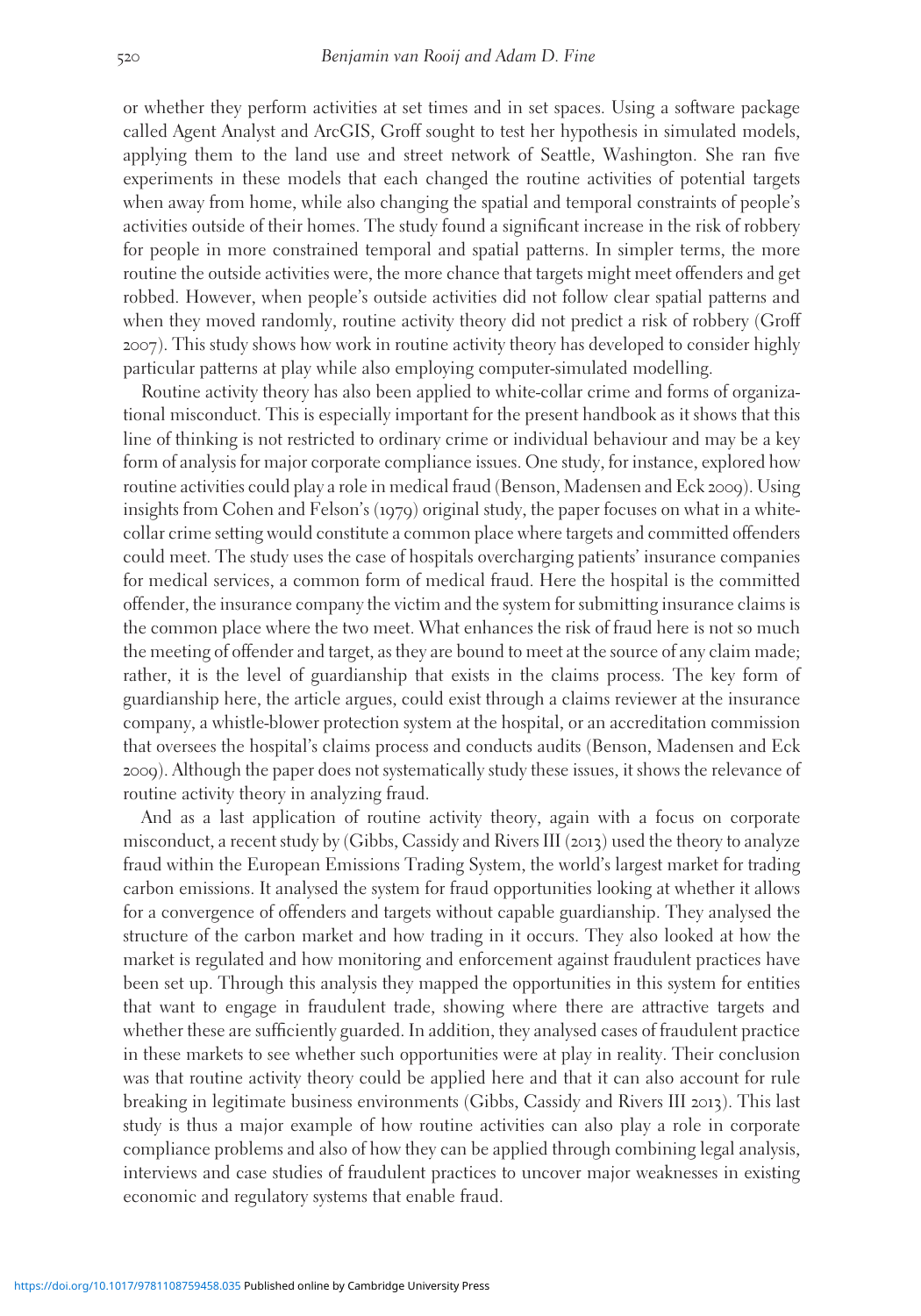#### 35.2.3 An Overall Review of the Available Studies

These diverse bodies of work thus show the application of the theory. A deep dive into the many studies about routine activity theory, which this chapter cannot do, would show the nuance where the theory applies and what its limitations are for different forms of crime, different types of activity and various lifestyles. What we can offer here is an overall picture of what we know based on existing studies through two reviews we have, one from 2009 and one from 2015. The first literature review is by Richard Spano and Joshua Freilich (2009: 305), who reviewed twenty-two studies published between 1995 and 2005 to assess 'the empirical validity and conceptualization of routine activity theory by reviewing individual-level multivariate studies'. They first assessed whether the four key elements in the routine activity and lifestyles theory are at play as risk or protective factors for criminal victimization. They found clear support for the theory that

[t]he results show a clear pattern of support that is consistent with hypothesized effects for all four key concepts. Multivariate findings for: (1) guardianship are over five times more likely to be protective factors, (2) target attractiveness are  $3.33$  times more likely to be risk factors, (3) deviant lifestyles are 7.4 times more likely to be risk factors, and (4) exposure to potential offenders are 3.12 times more likely to be risk factors (Spano and Freilich 2009:308).

The review further looked at whether there was variation in the overall findings for different types of samples (including national, college students or high poverty, and different age groups), types of outcome variable (victimization versus crime/deviance), type of data collection (cross-sectional versus longitudinal) and geographical location (USA versus other). For each of these, it assessed whether the overall findings varied for different types of study. Overall it found that none of the variation in the study designs yielded results that were inconsistent with the original theory, but it did find that the theory was more robust in certain samples, including adolescents, college students and American samples (Spano and Freilich 2009:309).

The latest large-scale review we have of routine activity theory is from 2015. This review, by McNeeley (2015), looks at the overall theoretical development of the theory and its incorporation of lifestyle choices with the original Cohen and Felson routine activities. It reviews forty-seven studies published between 1986 and 2012. Unlike Spano and Freilich's (2009) earlier review, this later study is not a meta-analysis or even a systematic review but rather a discussion of the selected studies in light of individual victimization, individual offending, and the link between crime and place. It finds, overall, that the theory

has been useful in explaining macro-level crime rates, individual-level victimization and offending, and the concentration of crime at micro-level places. Lifestyle routine activities theory [as the study calls it] is also especially beneficial in that it can be used to explain multiple types of crime, including property, personal, white-collar and online crimes. The empirical evidence testing the theory's applicability to multiple types of crime is generally supportive (McNeeley 2015:40).

Routine activity theory has thus produced a clear framework for analyzing and addressing illegal behaviour and compliance challenges. It shows that to reduce rule-breaking behaviour, an analysis should be made as to whether valuable (desirable) targets are guarded well enough from potential (motivated) offenders. Based on such analysis, the approach can be used either to improve guardianship or to reduce access to valuable targets. As such, this approach to compliance does not focus on understanding why people break rules and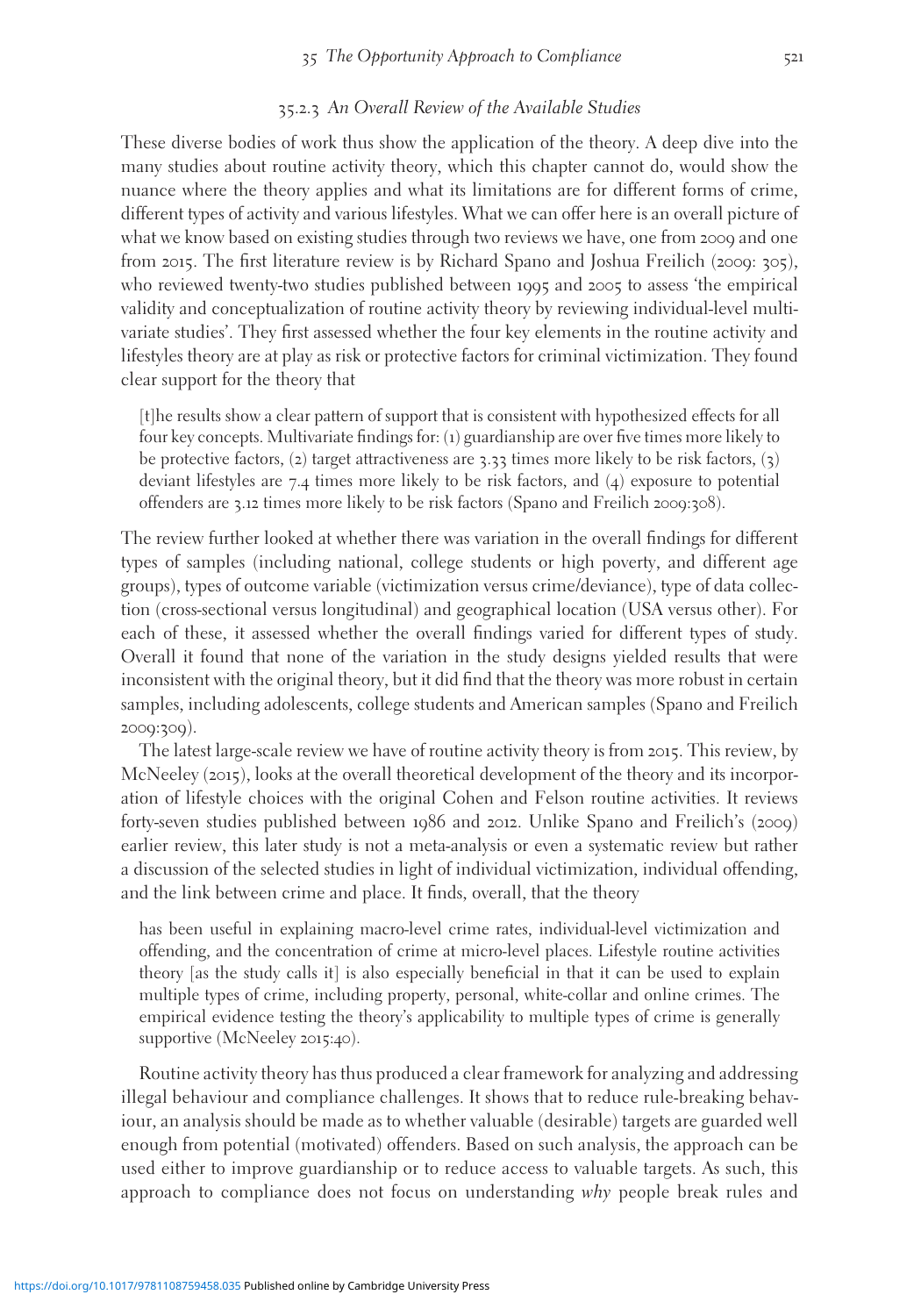commit crime, or really on reducing the number of motivated offenders. Instead, it focuses on how crimes are committed in order to understand what key enabling factors are at play in order to eliminate these. Routine activity theory is all about reducing crime by taking away opportunities for bad behaviour. Routine activity theory focuses on the convergence of targets and offenders in the absence of capable guardians; its implications centre either on trying to get potential victims to better protect themselves or on enhancing guardianship of these targets. There are highly valuable applications here. People can learn that certain activities, such as walking in dark, deserted neighbourhoods or shopping online at websites they do not know, can come with greater risk. If people are offered more information about what such risks are, they can protect themselves and prevent crime. The same applies to guardianship in cases where self-protection is not possible or desirable. A good example is how our computers have ever better firewalls and anti-virus software as most people do not have the skills to protect themselves. But as Sherman, Gartin and Buerger (1989) have shown in their discussion on hot spots for crime, the focus on targets and guardians misses a broader analysis of how particular situations can give rise to deviant and criminal behaviour beyond what an analysis of routine activity theory would find.

#### 35.3 situational prevention

Soon after Cohen and Felson developed routine activity theory, a second closely related theory developed, so-called 'situational crime prevention theory'. This idea was developed by Ronald Clarke. He developed his original ideas together with Pat Mayhew in a study about the effects of a law in West Germany that required motorcyclists to wear helmets. This law, which was adopted in 1976, had an unexpected and important by-effect. Between 1976 and 1982, the law that required people to wear motorcycle helmets when riding surprisingly caused a reduction in motorcycle thefts. Clarke, Mayhew and colleagues found that the more strictly the law was enforced, the less theft there was. They found that the pattern held up even when they controlled for trends in demographics with a decline in theft-prone juveniles in the same period. They even found that although motorcycle thefts declined in this period, overall theft increased (Mayhew, Clarke and Elliott 1989). They found similar crime drops following helmet mandates in the Netherlands (a reduction of 36 percent) and the UK (a drop of 24 percent in London). Their analysis concluded that the helmet mandate had made it harder to steal a motorbike. In the past, once a thief had unlocked the motorcycle, they could just ride off and no one would know they had stolen the bike; they looked just like any other motorcycle rider. But after the helmet mandate was instituted, jacking a motorcycle and riding off bare-headed would attract police attention. So, unless thieves made the effort to bring their own helmet, stealing a motorcycle became harder.

Ronald Clarke drew on these motorcycle studies to develop a new approach to addressing crime. He called his approach 'situational crime prevention'. He argued that reducing crime involved more than addressing the offender (Clarke 1980). Instead, Clarke argued that what matters is the situation that enables illegal behaviour before it occurs. According to Clarke, it is much simpler and easier to manipulate the opportunities for offending than it is to change the actual offender (Clarke 1980).

Just like routine activity theory has argued, rule-breaking behaviour depends on opportunity. Clarke's approach is broader than that of routine activity theory, as he looks beyond reducing the attractiveness of targets and target hardening, where crime is prevented by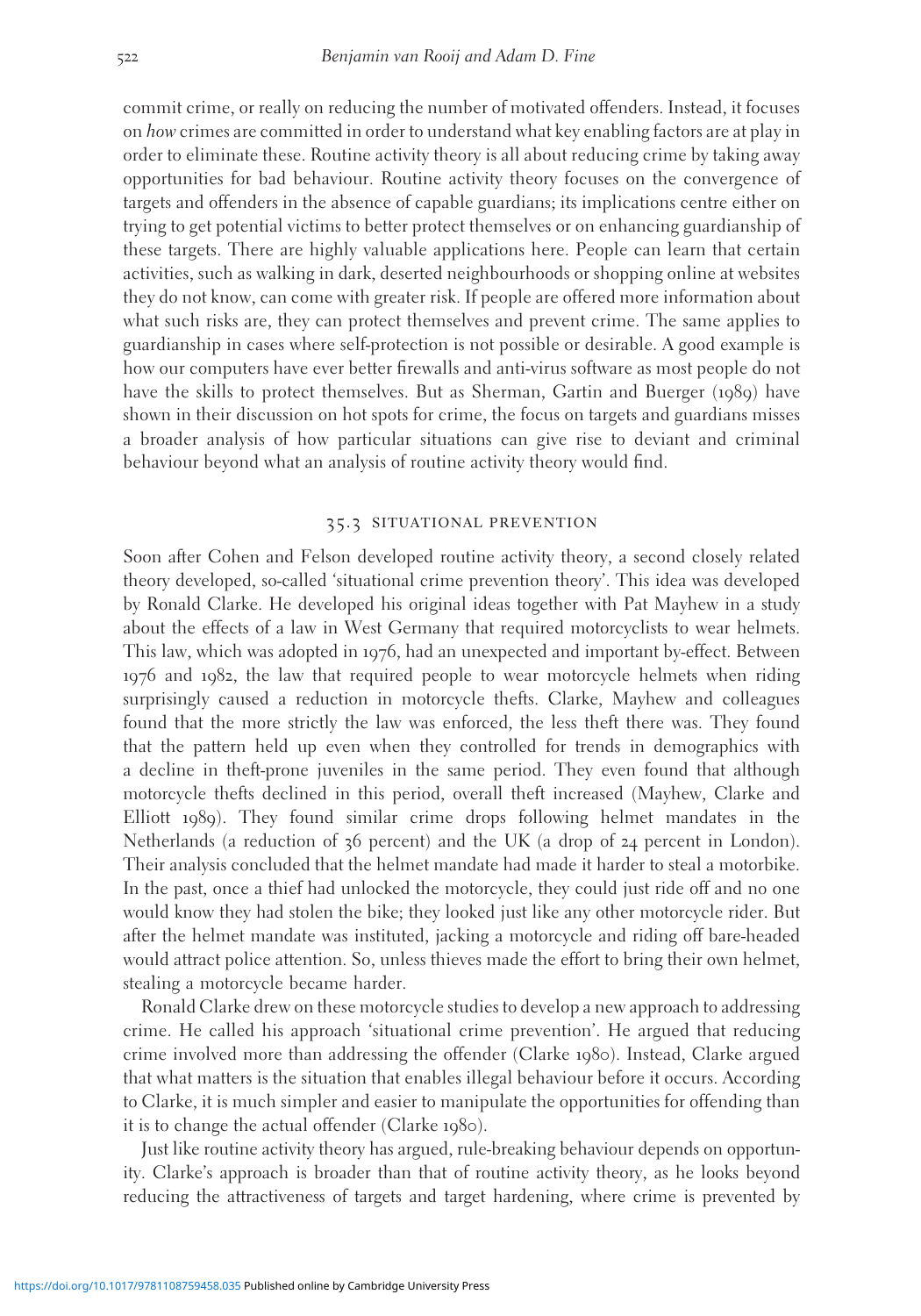ensuring that potential victims are better protected or learn to better protect themselves. Instead, he focuses on the broader set of situations that enable rule breaking.

#### 35.3.1 Changing the Physical Environment

There are several other key examples where situations could change crime. One example Clarke mentions is street lights. When urban centres developed better street lighting, crime levels went down (Clarke 1980). In fact, a recent systematic review of eight American and five British studies about the effects of street lights on crime levels confirms this: improved street lights reduced crime on average by 20 percent (Farrington and Welsh 2002).

The same idea has been applied to reduce public urination in Amsterdam, where researchers experimented with how shining bright lights could help to reduce public urination at the Royal Palace in Amsterdam. Robert Dur and Ben Vollaard spent seven months analysing video footage of public urination, examining how urination patterns were affected by lights they installed at the Palace. Their study showed that light had a strong effect, cutting public urination by half.<sup>2</sup>

Another study similarly found that the location of where people park their cars affects car thefts and damages to cars. The study found that parking in a public car park makes theft nearly four times more likely than parking in the street outside one's home, more than ten times more likely than in one's driveway and over 200 times more likely than parking inside one's home garage (Clarke and Mayhew 1998).

Another line of research, which actually pre-dates both situational crime prevention theory and routine activity theory, uses the same line of thinking about how the physical environment can cause crime. It moves us further away from routine activities and more towards understanding the place where such activities occur. Similarly to the idea of criminogenic spaces that Sherman, Gartin and Buerger (1989) discussed in their study of crime hot spots, this approach looks at how architecture and urban planning relate to crime. Here Oscar Newman's (1972) work on the 'defensible space' has been most influential. He did an extensive study about crime patterns and disorder in different urban centres in the United States. Based on this, he found that architecture and urban planning affect crime: for instance, the development of high-rise buildings had stimulated crime, and the height and architecture of buildings affected crime. Higher buildings had less of what Newman calls 'defensible space'. In low-rises, residents could more easily defend and control their own spaces. In low-rise buildings there was a clearer demarcation of what space belonged to the community in the building and what they could thus claim and for which they had responsibility to ensure its safety. Newman also focused on physical aspects in the built environment that could enable or undermine opportunities for surveillance. High-rises simply offered many spaces that obstructed surveillance by blocking the view to the street and by having enclosed lobbies, elevators and stairways (Newman 1972).

Another example of how the physical environment can affect rule-breaking or rulecompliant behaviour is obvious to all and does not really require much study. It is also how we design our roads. The clearest examples here are speed bumps. If these obstacles are well designed, most cars simply cannot drive faster than the speed limit.

<sup>2</sup> www.erasmusmagazine.nl/2016/12/22[/het-is-heel-moeilijk-om-wildplassers-op-heterdaad-te-betrappen/](http://www.erasmusmagazine.nl/2016/12/22/het-is-heel-moeilijk-om-wildplassers-op-heterdaad-te-betrappen/).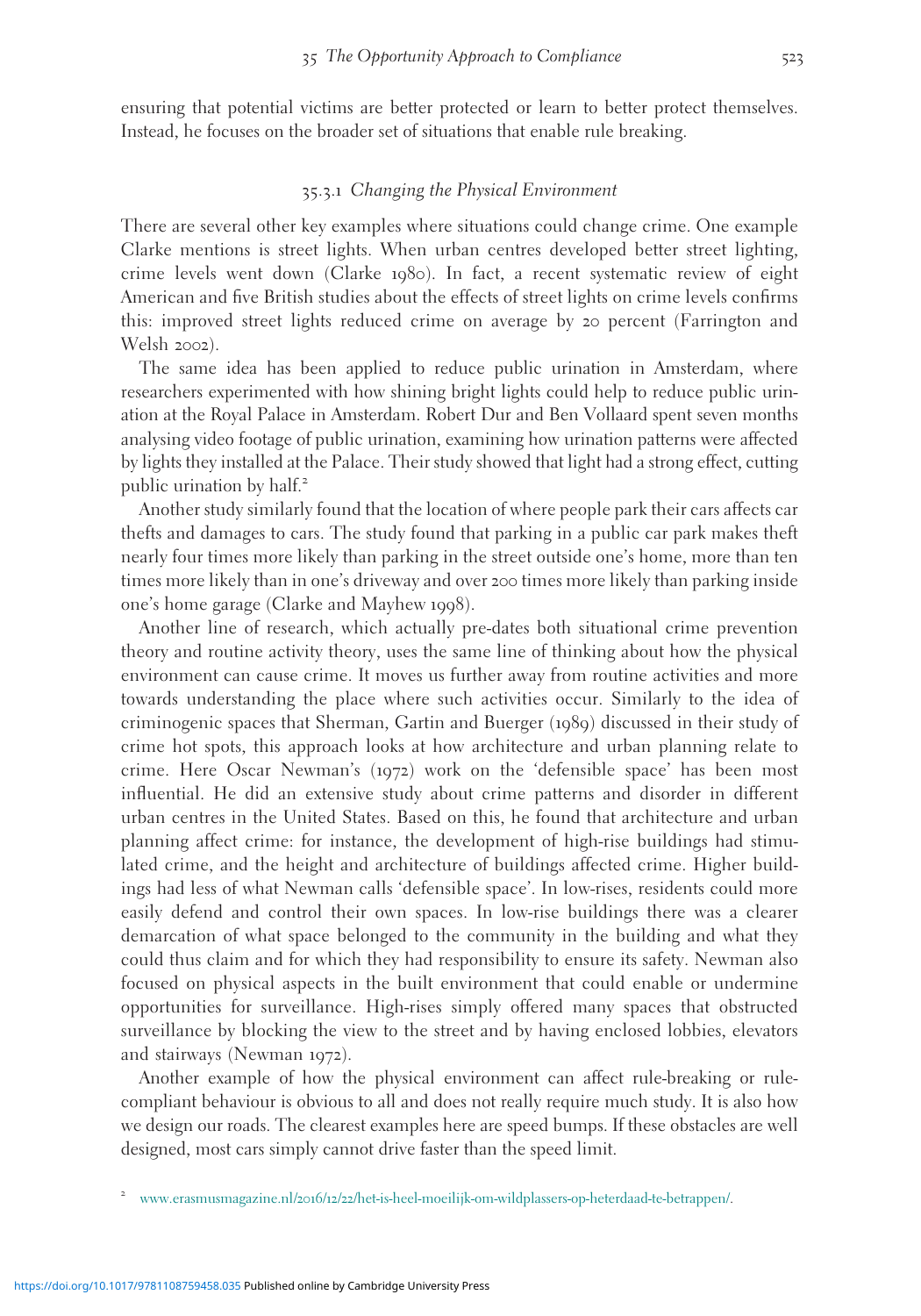#### 35.3.2 Reducing Access to Dangerous Items

Situational crime prevention is more than just changing the physical environment. It has many different approaches. There are many applications of the idea that harmful or rulebreaking behaviour can be reduced by limiting access to enabling items. Think of restrictions on the sale of spray paint to prevent graffiti, or restricting access to guns and ammunition to reduce homicide and suicide. And as a 2010 report in the UK argued, a good way to reduce harm in bar fights is by giving customers polycarbonate instead of glass beer glasses so they can no longer break the bottles and use the glass shards as weapons (Design Council 2010).

#### 35.3.3 Strategies and Interventions of Situational Crime Prevention

Over the years, Clarke and his co-authors have categorized situational crime prevention strategies across five overall strategies: (i) increase the effort that offenders must make to do harm and break rules; (ii) increase the situational risks of performing unwanted and illegal behaviour; (iii) reduce the situational rewards of unwanted behaviour; (iv) reduce situational provocations that may cause stress, temptation, peer pressure or imitation; and  $(v)$  remove situational excuses. Situational crime prevention has developed these five overall approaches into twenty-five types of intervention that all share a pragmatic view of how unwanted and criminal behaviour occurs in order to see what elements can be addressed to eliminate people's opportunity to engage in such behaviour.

To understand the importance of this approach, we do not need to look at academic studies. We can find examples all around us. In shops, the tags on merchandise will trigger alarms when a thief takes items without paying upon exiting the store, or, worse, labels may stain stolen items with non-washable ink, and reduce the value of stolen goods. CCTV cameras on the streets should make many types of criminal activity easier to detect. Authorities regularly clean graffiti to deny spray-painting youths the pleasure of displaying their art, and if that fails, they use graffiti-resistant paint. Car alarms and removable radios reduce car theft and damages. And criminal finance is disrupted by eradicating high-value bank notes like the 1,000-USD bill (which was taken out of circulation by President Nixon in 1969) and the 500-euro bill (which is no longer issued since April 2019). One million euros in <sup>500</sup>-euro bills only weighs <sup>2</sup>.<sup>2</sup> kilograms (just under <sup>5</sup> lb) and can easily fit in a suitcase.<sup>3</sup>

#### 35.4 will reducing opportunities simply displace wrongdoing?

One of the core critiques of the opportunity approach to illegal behaviour is that it may displace crime and misconduct. Also, despite one opportunity being closed off, committed offenders may adapt their strategies and find other opportunities. And reducing opportunities for some may create opportunities for others. In other words, a potential downside of the opportunity approach is that it may result in displacement, adaptation or replacement.

Let us look at displacement first. Several studies have sought to measure empirically whether the opportunity approach results in a displacement effect, where closing off opportunities in one area increases crime in others. Guerette and Bowers (2009) recently published a review of the available work, covering 102 studies. In 26 per cent of the cases reviewed, they found some type of displacement effect. However, overall, they concluded that crime

<sup>3</sup> www.scmp.com/news/world/europe/article/2183801/death-500[-euro-note-bill-favoured-criminals-and-germans](http://www.scmp.com/news/world/europe/article/2183801/death-500-euro-note-bill-favoured-criminals-and-germans).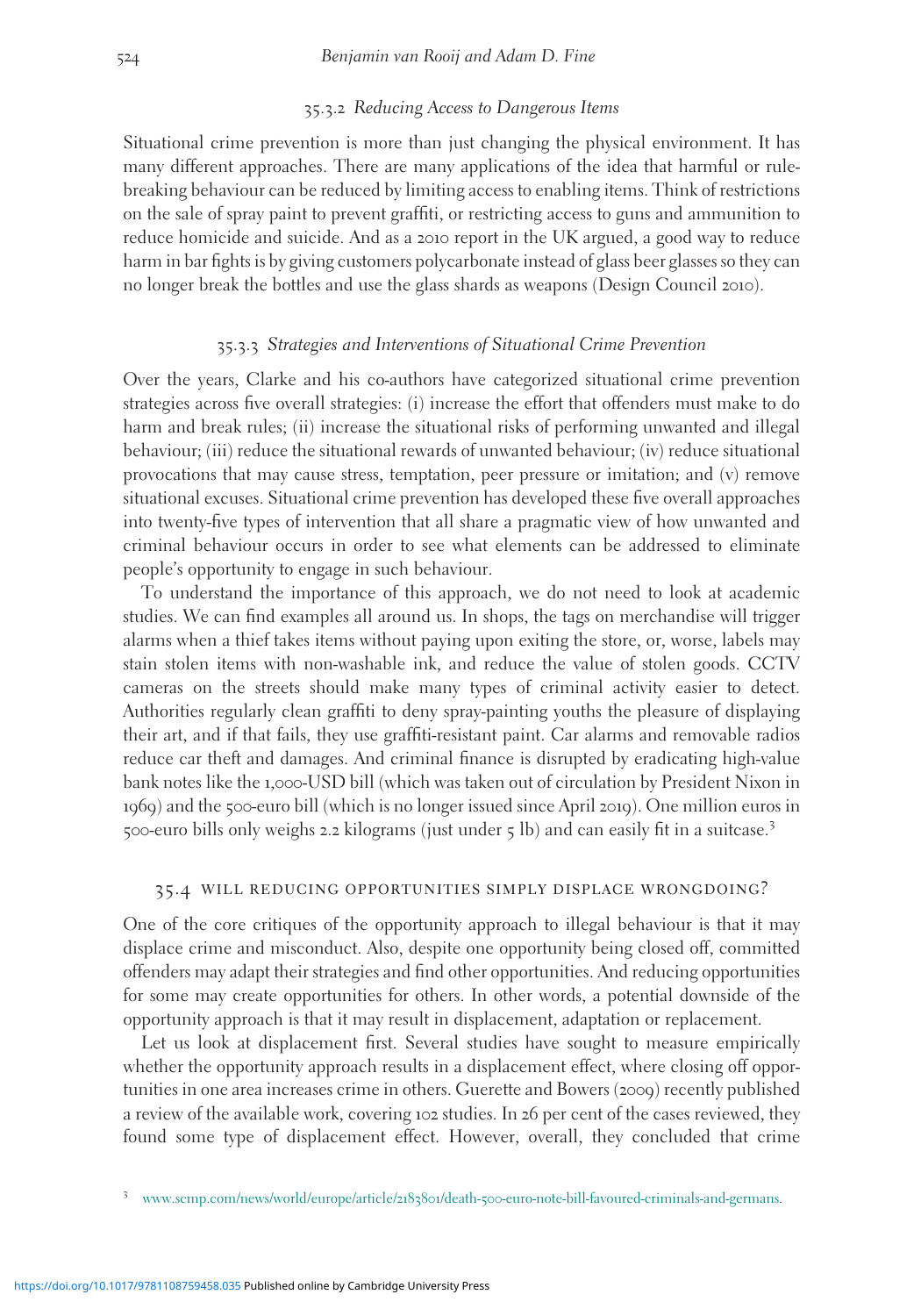reduction was greater than crime displacement. In other words, closing off criminal opportunities saves more crime than it displaces (Guerette and Bowers 2009).

Research about gated communities shows an interesting insight into the complexity of the displacement effect. With the extra protection of the gated community, we would assume that there would be more crime outside than inside these communities. The empirical evidence is less clear, however. Blakely and Snyder's (1997) book Fortress America: Gated Communities in the United States analyzed crime rates in and outside of American gated communities. The book found no evidence that people living within the gates suffered less crime than those outside (Blakely and Snyder 1997). Interestingly, one study of gated communities in South Africa even found that crime rates were greater inside the gated communities than outside. The explanation was simple: people who live inside gated communities are richer and therefore make more attractive targets. The extra effort and risk involved in getting inside these communities is lower than the higher value these communities present as targets (Breetzke and Cohn 2013).

There is some evidence of the opposite effect of displacement, a 'halo effect' (Scherdin 1986) where closing off opportunities for misconduct works beyond the area where the opportunities have been closed off. Studies of using technology to prevent theft, such as home security systems, CCTV cameras, neighbourhood street lighting improvements and electronic library book tags, appear to show such an effect (Clarke 2005:52). There is less theft in houses without security when they are in a neighbourhood where other houses do have security (Pease 1991). Streets with better lights also reduce crime in adjacent streets with normal lighting (Painter and Farrington 1997). CCTV cameras also reduce car crimes in adjacent car parks where they were not installed (Scherdin 1986). And electronic tags not only reduce book thefts but also result in less theft of untagged library items like video cassettes (Scherdin 1986).

The second problem with the opportunity approach is that it may cause offenders to switch their strategies and find a different opportunity for the same type of crime. A good example where this has been studied is credit card fraud. In the late 1980s, credit card fraud had become a major problem costing hundreds of millions of US dollars each year. To deal with this, companies took several steps to reduce opportunities for the most prevalent forms of fraud, such as false credit card applications, theft of cards in transit from credit card companies to customers, misuse by genuine cardholders, and the recycling and reuse of stolen or lost cards (Levi, Bissell and Richardson 1991:7). Banks created a joint registry for fraud that tracked all people involved in credit card-related fraud schemes. They used the scheme to filter out credit card applications by people involved in previous fraud. To reduce credit card mail theft, they asked customers to pick up their card in person at the bank, or informed them when it would arrive so they would take good care, and banks also started to issue the PIN that customers needed to activate their card via separate mail. While these interventions worked very well at first, that is, between 1991 and 1995, the effects did not last. Since 1995 there has been a rapid increase in credit card fraud, which has doubled compared to the previous record numbers of 1990. What happened is that fraud strategies changed. Fraudsters could make use of new technological opportunities with the advent of the Internet and online sales, which increasingly did not need physical cards. Moreover, they perfected the art of producing complete counterfeit cards (Clarke 2005).

Adaptation can undermine the effectiveness of the opportunity approach. Closing off one opportunity can set a sort of arms race in motion that spurs criminals to find another. By its very nature, this makes the opportunity approach reactive as it is essential to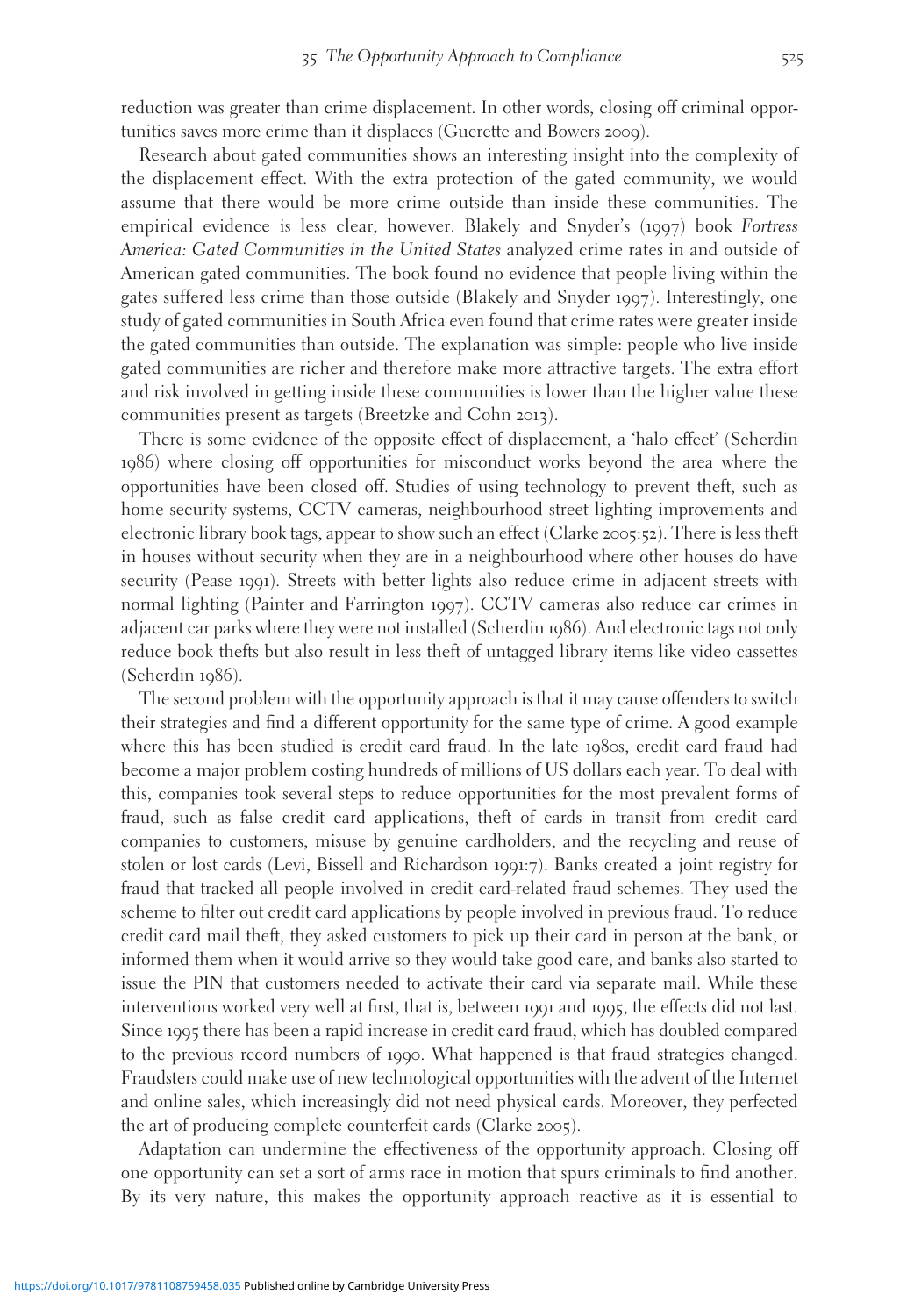discover what new approach offenders use and find a way to close it off. This may well leave offenders one step ahead as they adapt, and adapt again.

At worst, this adaptation can come with escalation. The introduction of car security alarms has reduced ordinary car theft, where people break into parked cars and speed away. But, as Clarke explains, these same car alarms may have also led to an increase in carjackings, where car owners are forced to hand over their car at gunpoint (Clarke 2005). Similarly, one study found that the introduction of glass windows between tellers and customers in London post offices led to an increase in the use of firearms in post office robberies (Ekblom 1988).

Routine activity theory and situational crime prevention may be effective ways to reduce crime. But they are not foolproof and can at times have negative effects on crime and may displace it or result in a game of cat and mouse as offenders adapt their practices to create new opportunities.

#### 35.5 conclusion

Routine activity theory and situational crime prevention provide a very different approach to compliance. They show that rule-breaking and damaging behaviours can be addressed by reducing opportunities for them. This type of opportunity approach to compliance can be highly effective and also efficient. It does not require the law to shape people's motivations and as such it mostly does not depend on deterrence, social norms, legitimacy or the capacity to comply. Simply making non-compliance harder should mean that compliance itself increases.

Altogether, the opportunity approach to compliance asks a different question to most other approaches. It does not ask why people break the rules; it asks how they break them. And based on the answer to that question, it seeks a way to reduce rule breaking by closing off a vital element that enables illegal behaviour. As the chapter has shown, that can include supporting potential targets in better protecting themselves, improving guardianship of such targets, changing the physical or online environment to make it harder practically to reach targets or perform rule-breaking behaviour, and limiting access to items that can cause harm or break rules. The literature has developed a nice range of options that can be used here.

Clearly, the opportunity approach should be a major strategy to ensure compliance. For any problems of non-compliance, one of the first questions should be whether there is a way to make breaking the rules harder. At present, however, the opportunity approach seems to be more prevalent in some areas of compliance and crime strategies than others. We see it clearly, for instance, against terrorism (where authorities learn from each attack or attempt and then close off avenues) and theft.

However, the opportunity approach is used far less frequently – if at all – for a variety of other types of behaviour, including texting while driving. For years, there have been effective techniques and technologies aimed at making cell-phone usage impossible in the driver's seat, yet they are rarely implemented.<sup>4</sup> To understand why the opportunity approach is not more widely used, we must account for its normative downsides. Apart from potential displacement, adaptation and escalation effects that may undermine such crime prevention efforts, there are also moral and political reasons against it.

The first reason is that the opportunity approach, especially routine activity theory's focus on target hardening, may result in blaming the victim. If studies find that certain types of

<sup>4</sup> www.nytimes.com/2016/09/25[/technology/phone-makers-could-cut-off-drivers-so-why-dont-they.html](http://www.nytimes.com/2016/09/25/technology/phone-makers-could-cut-off-drivers-so-why-dont-they.html).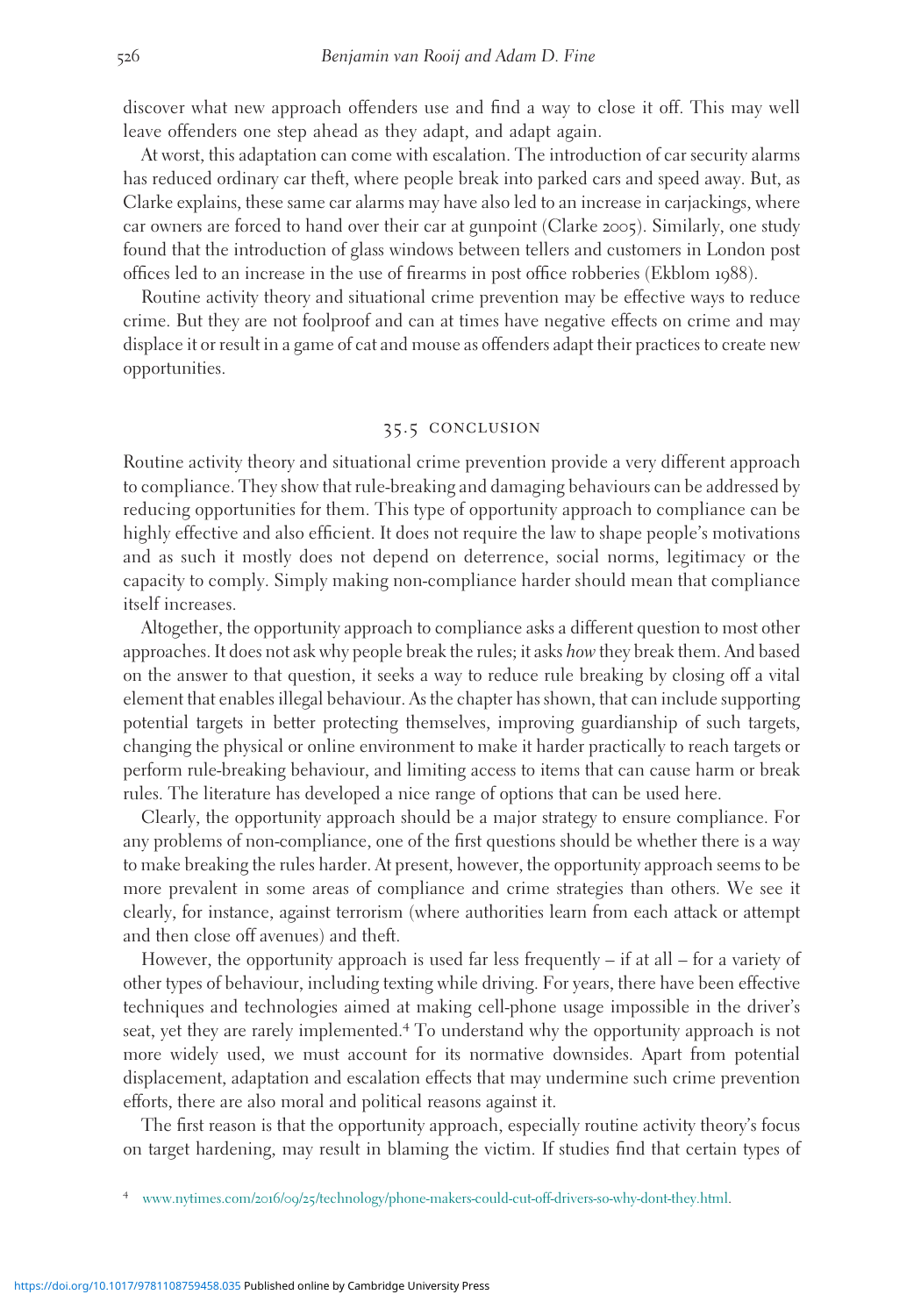clothing make people more likely to fall victim to sexual assault, should we reduce the number of such assaults by asking potential victims to dress differently? The second reason is that the opportunity approach can result in inequality. Richer people and organizations will be more able to afford the expertise and costs required to protect themselves against crime than people with lower resources. A good example of this is that when in the 1970s the USA mandated that all new cars should have a steering lock to prevent theft, people who could not afford to buy a new car with the new technology became prime targets for auto theft (Clarke 1980). And the third and final reason is that the opportunity approach inherently limits freedom. The very reason why it is so effective, namely, because it takes away the opportunity, is also what makes it politically suspect, namely, it takes away choice and thus freedom. We may all want to reduce the thief's freedom to burgle our house by having a better alarm, but few would support rules that would mandate car manufacturers to install technology that makes it impossible to speed on the highway or to blow into an alcohol breathalyzer before starting the ignition. All these reasons mean that even if there is an effective way to manage compliance through the opportunity approach, it still requires a proper balancing of the different interests involved here.

It is clear that the opportunity approach developed in criminology should become more central in the study and practice of compliance. While there has been some work applying it to white-collar crime, and also some work on the usage of technology in compliance (i.e. Staats et al. 2016), we do not yet have a comprehensive and systematic understanding of the different ways in which routine activity theory and situational crime prevention, as well as adjacent theories in behavioural ethics and ecological criminology, can be applied to compliance more broadly.

#### **REFERENCES**

- Belknap, Joanne. 1987. 'Routine Activity Theory and the Risk of Rape: Analyzing Ten Years of National Crime Survey Data'. Criminal Justice Policy Review 2 no. 4: 337–56.
- Benson, Bruce, and Paul R. Zimmerman. 2010. Handbook on the Economics of Crime. New York: Edward Elgar Publishing.
- Benson, Michael L., Tamara D. Madensen, and John E. Eck. 2009. 'White-Collar Crime from an Opportunity Perspective'. In The Criminology of White Collar Crime, edited by Sally Simpson and David Weisburd, 175–95. New York: Springer.
- Blakely, Edward J., and Mary Gail Snyder. 1997. Fortress America: Gated Communities in the United States. Washington, DC: Brookings Institution Press.
- Bossler, Adam M., and Thomas J. Holt. 2009. 'On-line Activities, Guardianship, and Malware Infection: An Examination of Routine Activities Theory'. International Journal of Cyber Criminology 3 no. 1: 400–20.
- Breetzke, Gregory D., and Ellen G. Cohn. 2013. 'Burglary in Gated Communities: An Empirical Analysis Using Routine Activities Theory'. International Criminal Justice Review 23 no. 1:  $56 - 74.$
- Clarke, Ronald V. 2005. 'Seven Misconceptions of Situational Crime Prevention'. In Nick Tilley (ed.) Handbook of Crime Prevention and Community Safety, 39-70. New York: Routledge.
- Clarke, Ronald V., and Pat Mayhew. 1998. 'Preventing Crime in Parking Lots: What We Know and Need to Know'. In Reducing Crime through Real Estate Development and Planning. Washington, DC: Urban Land Institute 34:205-10.
- Clarke, Ronald V. G. 1980. '"Situational" Crime Prevention: Theory and Practice'. British Journal of Criminology 20 no. 2: 136–47.
- Cohen, Lawrence E., and Marcus Felson. 1979. 'Social Change and Crime Rate Trends: A Routine Activity Approach'. American Sociological Review 44 no. 4: 588–608.